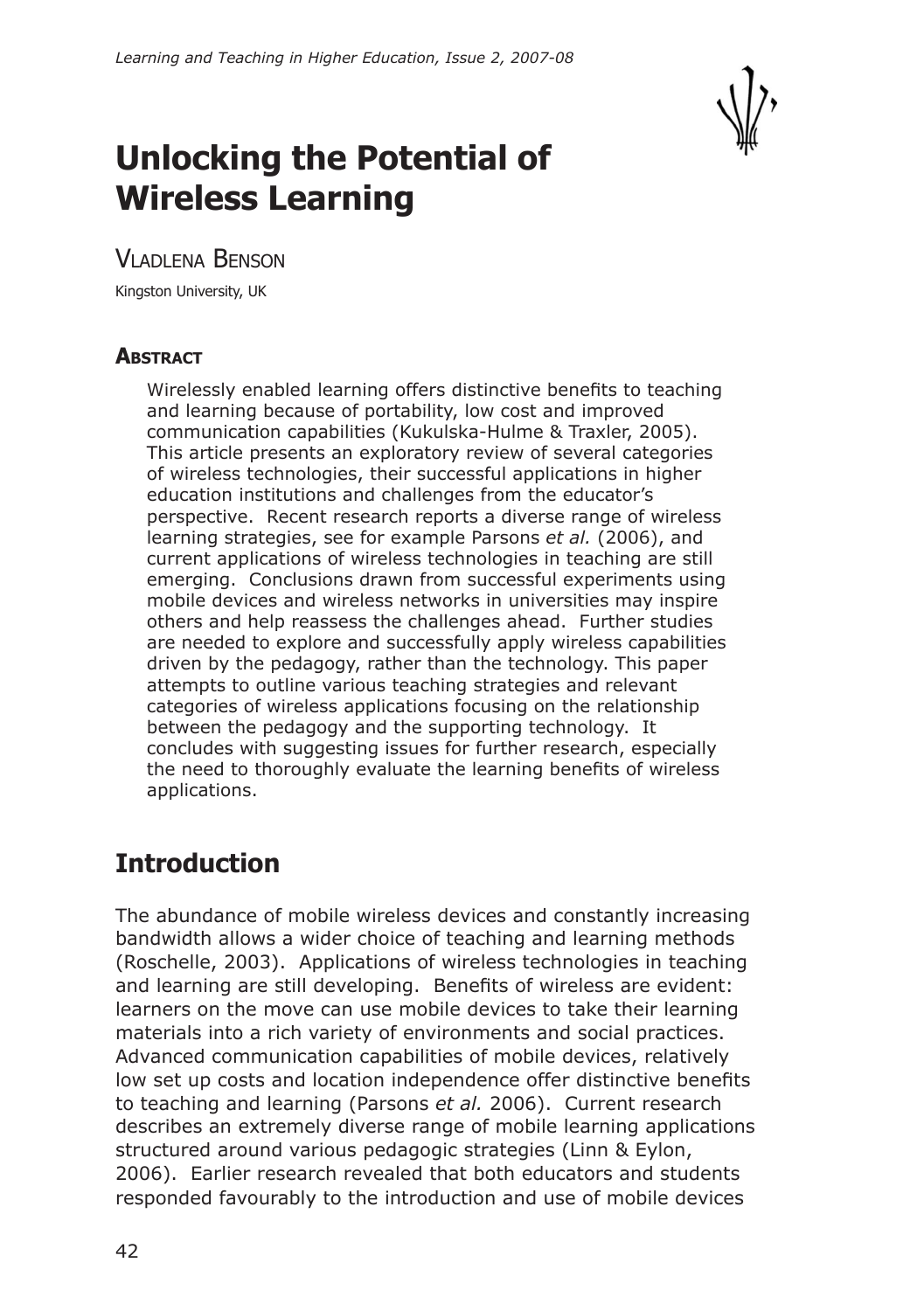for teaching and learning, and Soloway *et al.* (2001) indicate that instructors emphasise their potential to have a positive impact on student learning. At present wireless technology in education is used principally in research studies (Roschelle, 2003), although many practitioners (Kukulska-Hulme & Traxler, 2005) envisage wireless will become an integral part of learning and teaching processes. The challenge is how to make the best use of the learner's mobility, to provide both intelligent information delivery and engaging learning experiences. This paper presents an exploratory study of wireless applications in higher education institutions and aims to draw attention to key factors that may affect successful adoption of mobile technology in pedagogy. To do so, research surrounding the three categories of wireless learning applications are discussed in the context of relevant pedagogic and technological issues: wireless Local Area Networks (LANs) for collaborative learning, mobile learning through game playing, and classroom response systems.

*Collaborative learning*, or the grouping and pairing of students for the purpose of achieving an academic goal, has been widely advocated in pedagogical literature (Paavola *et al*. 2004). According to Gokhale (1995), collaborative learning refers to an instruction method in which students at various performance levels work together in small groups towards a common goal. The students rely on one another's learning as well as their own. Thus, the success of one student helps other students to be successful. As Vygotsky (1978) concludes, students are capable of performing at higher intellectual levels when asked to work in collaborative situations than when asked to work individually. Diversity of participants in a group in terms of knowledge and experience contributes positively to the learning process. Studies by Gokhale (1995) indicate that cooperative learning methods also improve problem-solving strategies because the students are confronted with different interpretations of a given situation.

Wireless technology can facilitate interactions between individual learners and the teacher. Research on the learning benefits of questions in *individual learning* has shown that the learning environment can be significantly improved by the application of varied questioning approaches (King, 1990). The use of appropriate questions has the potential to engage the learners and focus them on specific objectives. Questioning helps students practise retrieval and application of information.

#### **Technology (Local Area Networks)**

For many higher education institutions, going 'completely wireless' is dificult to achieve and may even be unnecessary. In order to make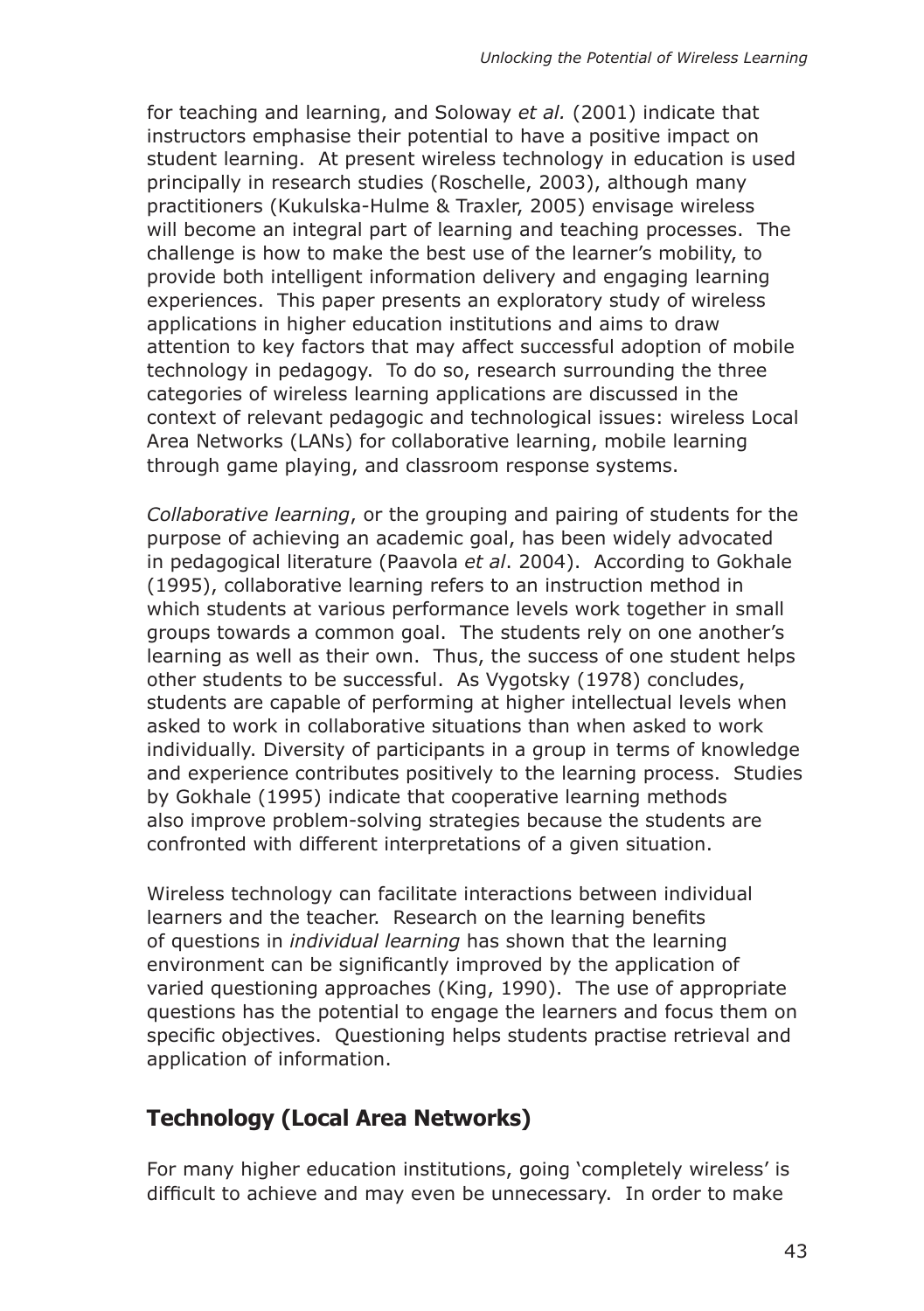a distinction between the types of wireless networks available, we discuss the most commonly used architectures of wireless LANs; this section of the paper briefly describes the technical infrastructure. The first wireless LAN standard, IEEE Std. 802.11 $^1$  (Gast, 2002), was adopted in 1997. It addressed local area networking which uses wireless technology to carry information between nodes of the network. Connected devices communicate over the air to other devices, called stations, which are within close proximity to each other. This standard defined the media access control (MAC) and physical (PHY) layers for a LAN with wireless connectivity. The 802.11 MAC layer provides functionality to allow reliable data delivery over the wireless PHY media. Mobility of wireless stations may be the most important feature of a wireless LAN. Wireless LANs are owned and operated by the user, such as the higher education institution or a service provider, and are available within a fixed environment. The 802.11 architecture comprises several components and services that interact to provide station mobility transparent to the higher layers of the network stack. A wireless LAN station is any device that contains the functionality of the 802.11 protocol, and a connection to the wireless media. A station could be a laptop PC, handheld device, or an access point. Stations may be mobile, portable or stationary, and all stations support services of authentication, privacy and data delivery (Gast, 2002).

The most basic wireless LAN architecture is a set of stations that recognise each other and are connected via the wireless media in a peer-to-peer mode (Figure 1). This form of network topology is referred to as an Independent Basic Service Set (IBSS) or an ad hoc network. All the stations within an ad hoc network must be within a fixed proximity due to range signal strength limitations of the network.



**Figure 1:** Ad hoc topology of wireless LAN

A more powerful topology of wireless LAN is the Infrastructure Basic Service Set, which offers connectivity to a wired network or other ad hoc wireless LANs. It is a set of mobile stations with a component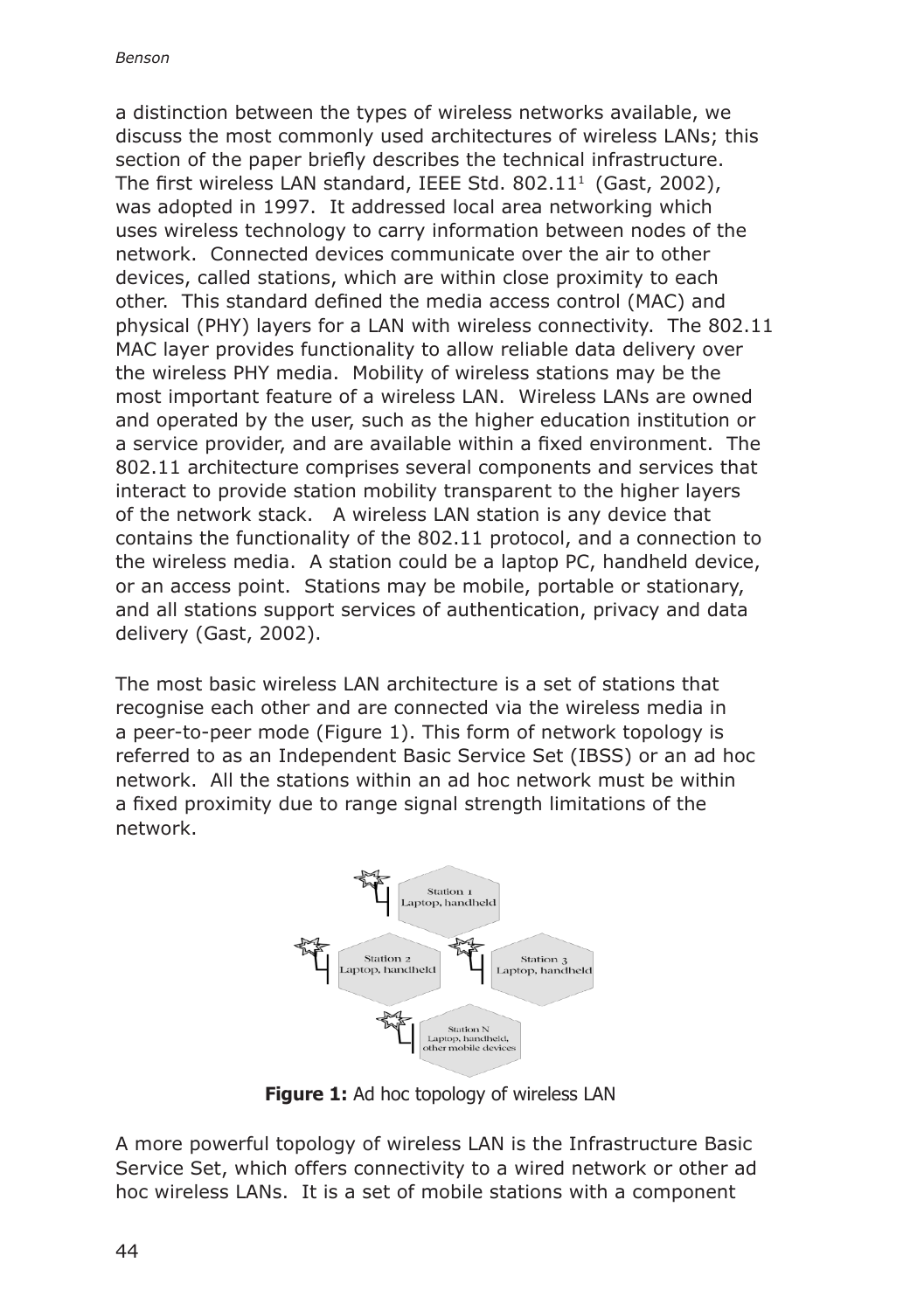called an access point (AP). The access point provides a local transmit function for the basic set of stations. All nodes communicate with the access point and no longer communicate directly. The access point may also provide connection to a wired network or a distribution system (Figure 2). Wireless networking standard 802.11 addresses mobility, security, reliability, and the dynamic nature of wireless LANS while maintaining compatibility with existing wired networks.



 **Figure 2:** Infrastructure Basic Service Set

Technology offers educators more than just tools to facilitate teaching and learning; it changes the classroom dynamics even in the most common teaching strategies. This paper addresses applications of individual and collaborative learning scenarios supported by a variety of wireless technologies and outlines applicable social learning practices. Widely adopted wireless teaching strategies enabled by wireless LANs or wireless classroom response systems, which have received the most notable research attention, are examined, focusing on lessons learnt through the recent studies.

# **Pedagogy**

As stated earlier, the active exchange of ideas emphasised in collaborative learning increases motivation among students working in small groups and also promotes critical thinking (Bruner, 1985). Research by Aronson & Patnoe (1997) suggests that collaborative teams achieve at higher levels, and research by Johnson & Johnson (1986) indicates that students who learn in groups retain information longer than students who work individually. Shared learning gives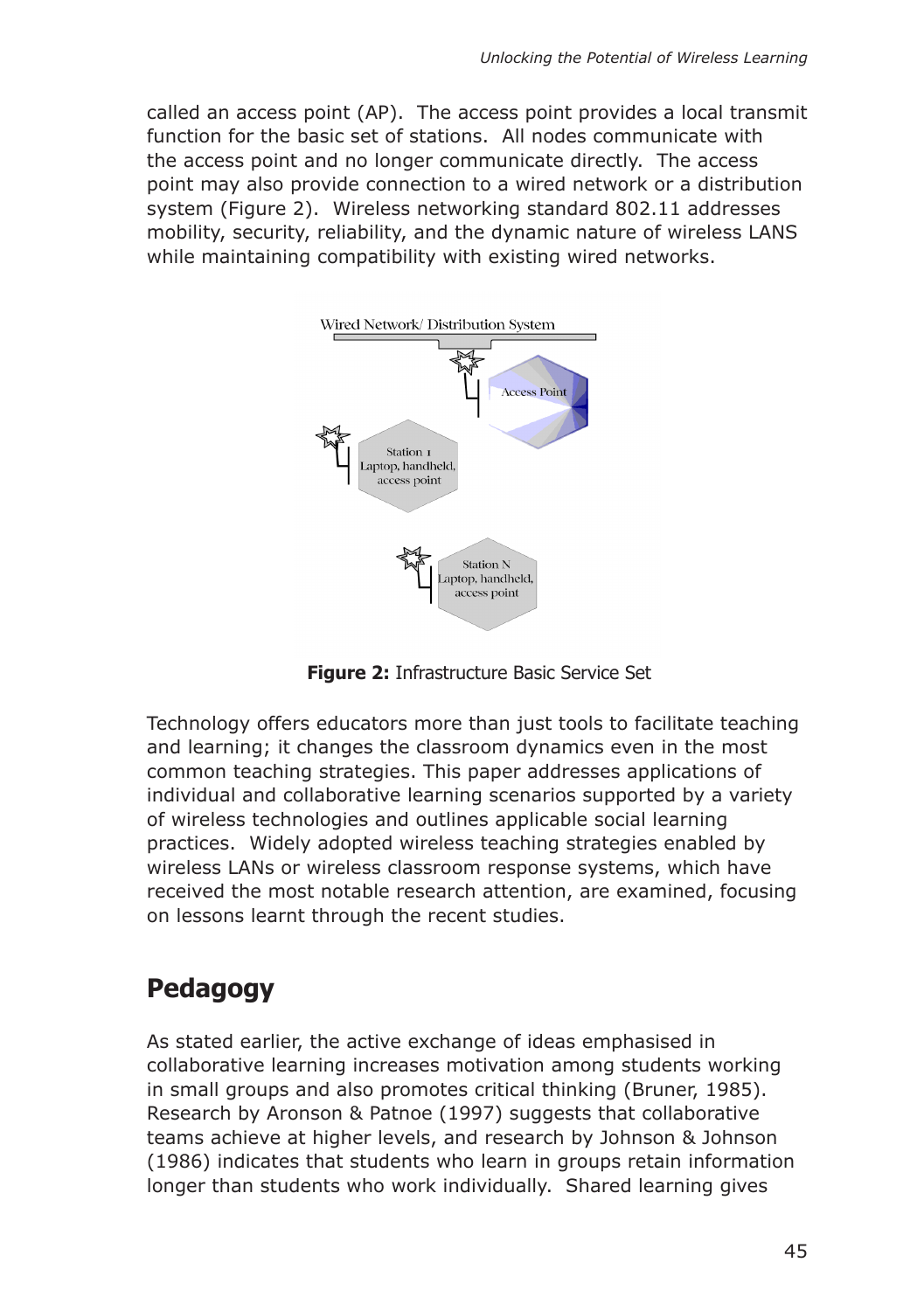students an opportunity to engage in discussion, take responsibility for their own learning and contribute to the group.

In order to effectively implement face-to-face collaborative learning activities in classrooms, academics may face the kinds of problem described in Aronson & Patnoe (1997). In learning teams, students exchange ideas verbally making it dificult to keep a record of student interaction. This in turn leads group learning to be resultoriented rather than process-oriented. Also, competing pressure between students in a group may lead to domination of higher ability students in a learning activity. As a result, lower ability students may be deprived of their learning opportunities. Studies by Zurita & Nussbaum (2004) have shown the creation of an effective collaborative learning environment is determined by the following ive key factors:

- *1. Individual responsibility:* each member must be responsible for his or her own work, role and effort to learn.
- *2. Mutual support:* each team member must help in the teaching of the other members of the group.
- *3. Positive interdependence:* the main goal of collaborative activities is the group goal. Therefore, collaboration is considered a success when every member of the group has interacted and accomplished their individual goal.
- *4. Social face-to-face interactions:* the decision-making process must include discussions between all collaborators. Productivity is therefore influenced by the ability of the group to efficiently exchange opinions, negotiate and work together.
- *5. Formation of small groups:* communication, discussion and achievement of consensus can be only carried in small groups, and each member of the group must be physically close to the other members.

Communication patterns and social interactions in a traditional classroom can be reshaped using wireless devices. A mobile environment facilitates face-to-face interactions, known as the key factor for obtaining effective results in a collaborative work group (Johnson & Johnson, 1986). The role of technology, and computers in particular, in collaborative learning has been widely explored in current research and has led to the definition of three categories of computer applications/roles for educational purposes (Koschman, 1996). Roles served by enabling technology in teaching and learning can be one of the following: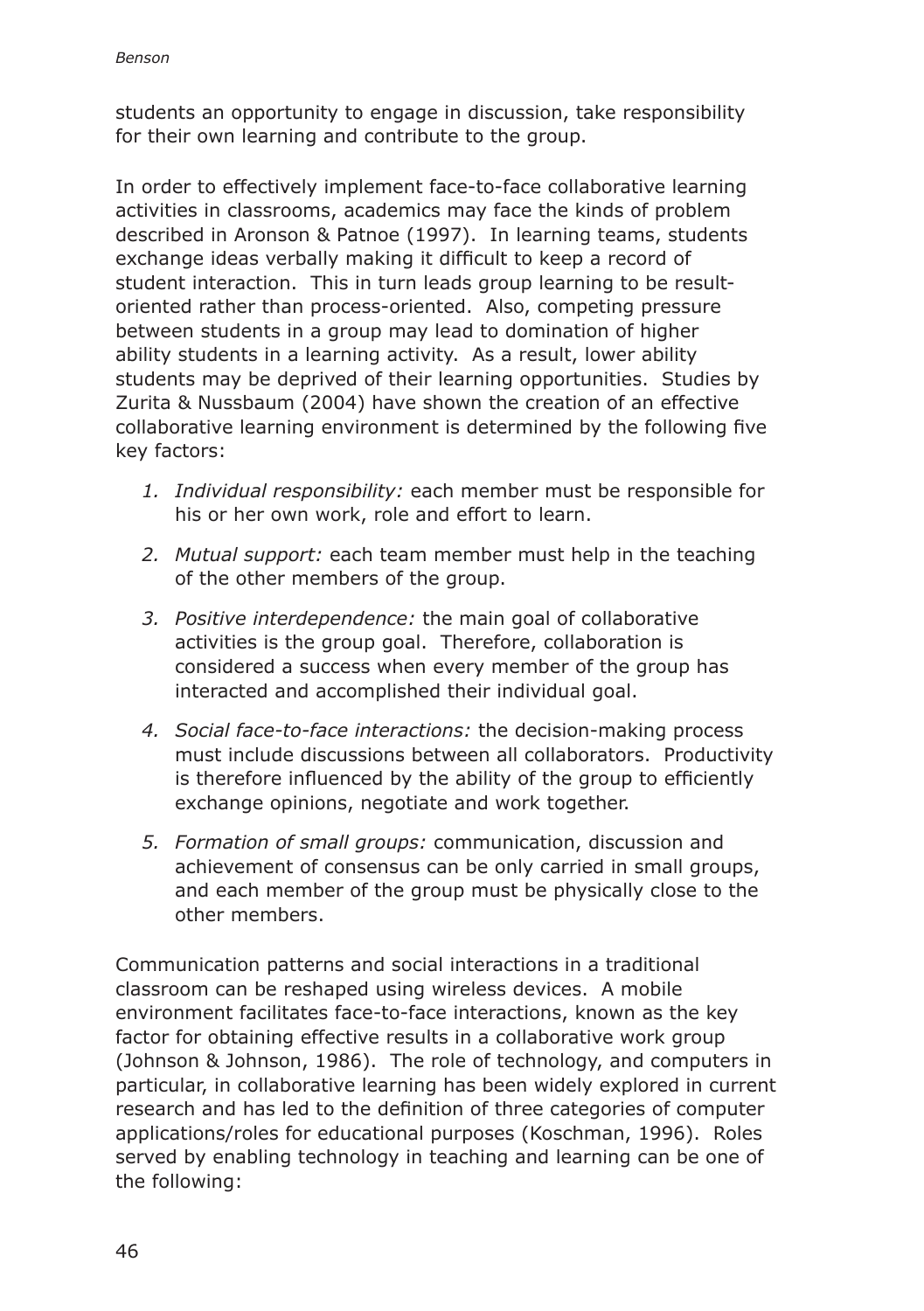- 1. Tutor: educational software or an artificial intelligence agent is 'in control' of a student.
- *2. Tutee:* the student exercises control by programming the computer.
- *3. Tool:* instructors, learning teams and the activities are mediated by means of a computer.

Most wireless mobile technologies are used as the third category. A mobile device is a powerful educational tool; as a tool it does not control learning, nor do students program it. The following section describes how a combination of the wired internet and mobile devices connected through a wireless network can facilitate classroom interactions and mediate collaborative learning activities. Practices are outlined which maximise the effectiveness of collaborative learning and alleviate problems related to diversity of students' skill levels and social interactions in group work.

### **Collaborative learning scenario with wireless LAN**

Cortez *et al.* (2005) describe application of wireless technology facilitating group work in face-to face teaching and learning sessions. A teacher was equipped with wired internet access and a central wireless device communicating to students' mobile devices. Before the start of a teaching session, the teacher downloaded collaborative activities to be worked on in class from the Internet on to a personal digital assistant (PDA). In the classroom session students were equipped with PDAs interconnected in a peer-to-peer mode. The activity was distributed to the students' devices over the wireless network (IEEE 802.11b). Collaborative learning software divided students into small groups, in which they worked face-to-face with the support of technology. Cortez *et al.* (2005) advocate randomising the assignment of students to groups per session to promote new social interactions, thus enabling each student to have a chance to work with a range of participants.

The teacher monitored and controlled the flow of activity as a mediator via a PDA. The software provided information to the teacher about which group struggled with the activity and which task might have been too challenging for the entire class, thus requiring assistance from the teacher. In the experiments presented in Cortez *et al.* (2005), students worked in groups of three and were required to answer a set of multiple choice questions collaboratively via their handheld devices. Students within each group worked through the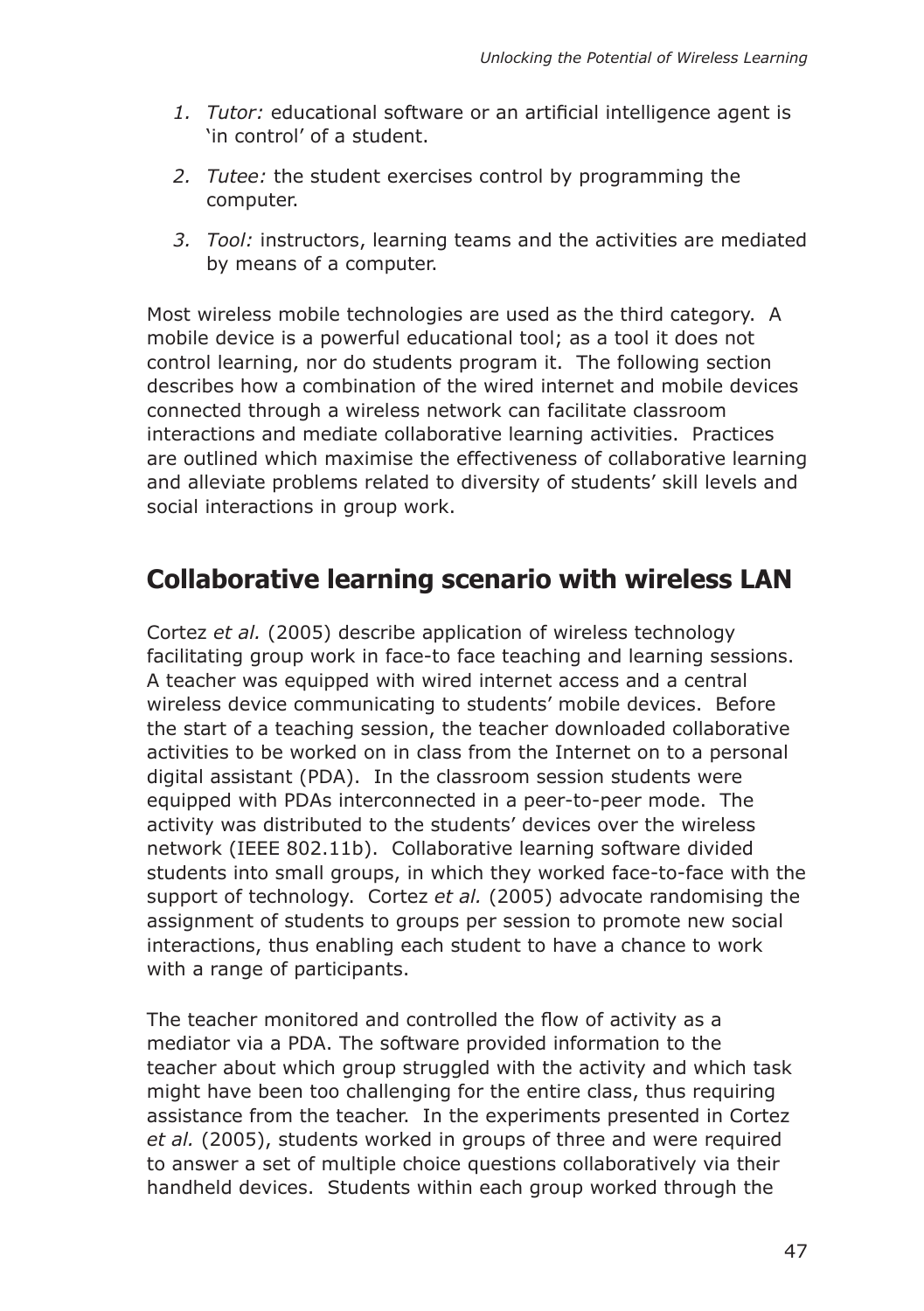set of multiple choice questions sequentially and negotiated if they disagreed on the answers. A unanimous agreement before answering a question was reached through a collaborative discussion using handhelds. Once all the members of the group provided the correct answer, the group could proceed to the next test question.

Students were given immediate feedback and the teacher/mediator was aware of the weakest points which needed further discussion. Once the activity was completed, it was possible to upload results to the Internet-based system, such as a Learning Management System or the project website.

Software supporting this collaborative learning scenario comprised the following layers:

- *• Network layer* based on TCP/IP and UDP protocols working over a wireless LAN (IEEE 802.11b) in a peer-to-peer mode without the access to the Internet or wired LAN. The network allowed asynchronous data interchange, synchronous text messaging, and file transfer.
- *• Activity layer* provided services and tools for multimedia integration. The activity layer was responsible for tools for developing applications and integration of the collaborative layer and the supporting applications within the network.
- *• Collaborative activity* comprised a problem posed for a group of students. Students in a group had to give an answer to the problem and in case of conflicting opinions to arrive at a consensus.

Each activity was annotated with the relevant XML (Extensible Markup Language) specification and enabled with the following set of components:

- *• Group creator:* creates random groups of students and communicates the group assignment to the devices of the teacher and the students;
- *Group holder:* provides storage capabilities of files and data for each group and supports the communication of group members;
- *Question controller:* directs the flow of each activity including logic, answer evaluation, collaboration and response to each question.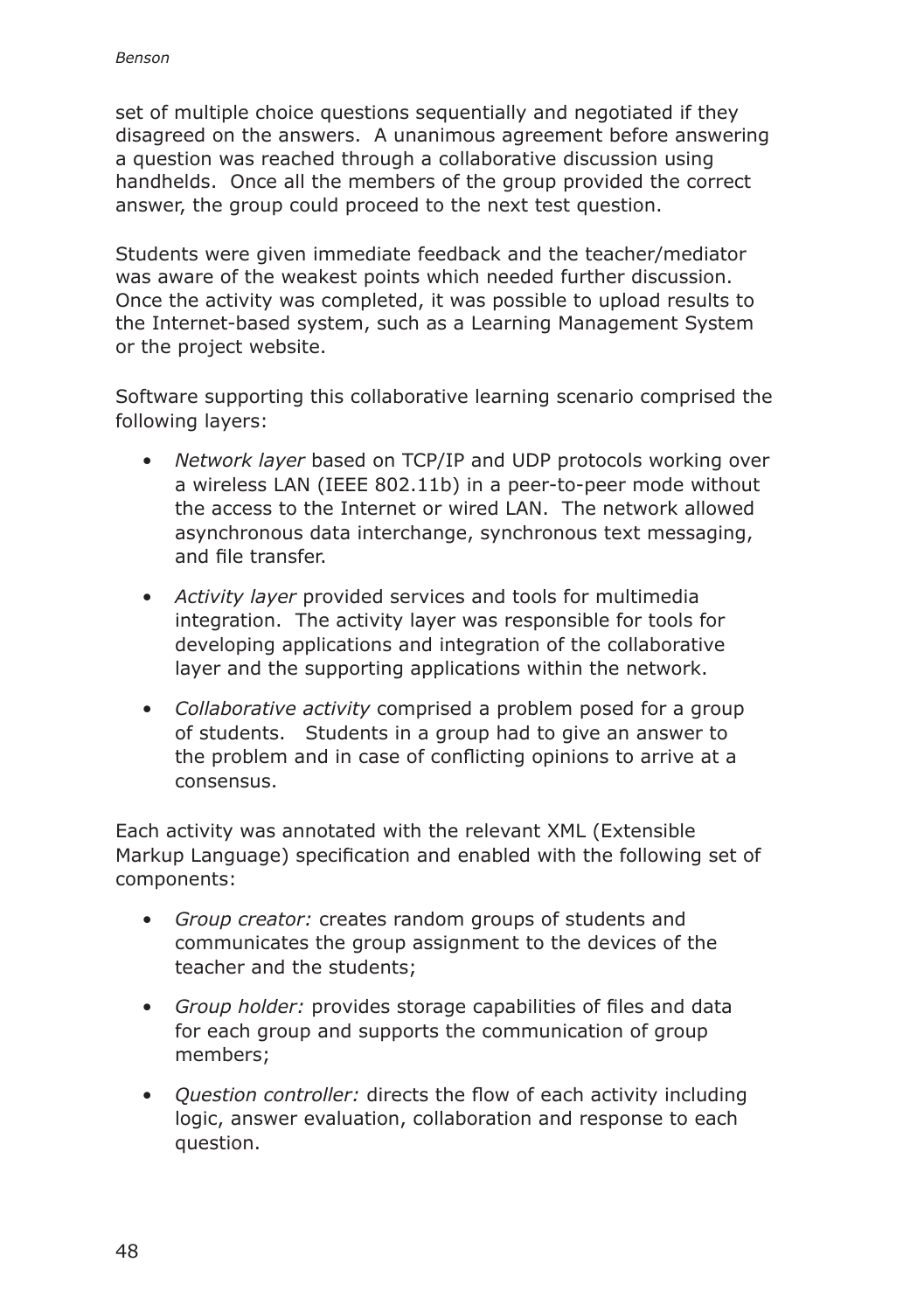The statistical results of the empirical evaluation in Cortez *et al.* (2005) suggest that students working in a face-to-face collaborative mode perform significantly higher than working individually. The authors conclude that the mobile learning environment encourages students to discuss questions in a collaborative manner and thus leads them to obtain better test results from the irst attempt. Cortez *et al.* (2005) believe that randomising the process of student assignment to groups promotes new social interactions between students, giving each student a fair chance to work with other participants and promoting a sense of cohesion in the collaboration processes. During the experiments a higher level of motivation among students was observed. The researchers explain that it was due to expectations created by the experiment and the change in the classroom dynamics produced by the introduction of wireless.

The students engaged in a collaborative activity reasoned and learned together, sharing their knowledge and thereby reducing the number of erroneous answers compared with the scores from students working individually on the same test. All students participated and gave their opinions in face-to-face interactions that were mediated by technology. The experiment showed that the wireless learning environment stimulates social and communication skills as well as supports learning within a subject area. The correlation of the learning process with the successful collaboration process has been singled out as requiring further research.

### **Wireless enabled learning through game playing**

Learning through game playing has been drawing the attention of researchers for decades. Malone & Lepper (1987) reported a strong relationship between learning and intrinsic motivation, based on the study of students using computer games for learning. Further research confirmed the efficiency of computer games in linking the motivation to 'win the game' and 'learn the material' (Lepper & Cordova, 1992).

Schwabё & Goth (2005) explored the potential of wireless technology in application to learning through mobile gaming.They based their trials of mobile learning around the challenge of familiarising students with the university during their induction. Groups of students were presented with various tasks referring to locations, events or history of the university. The mobile handheld devices provided students with the positioning system and interior and exterior maps of the university. The mobile gaming scenario was based on synchronous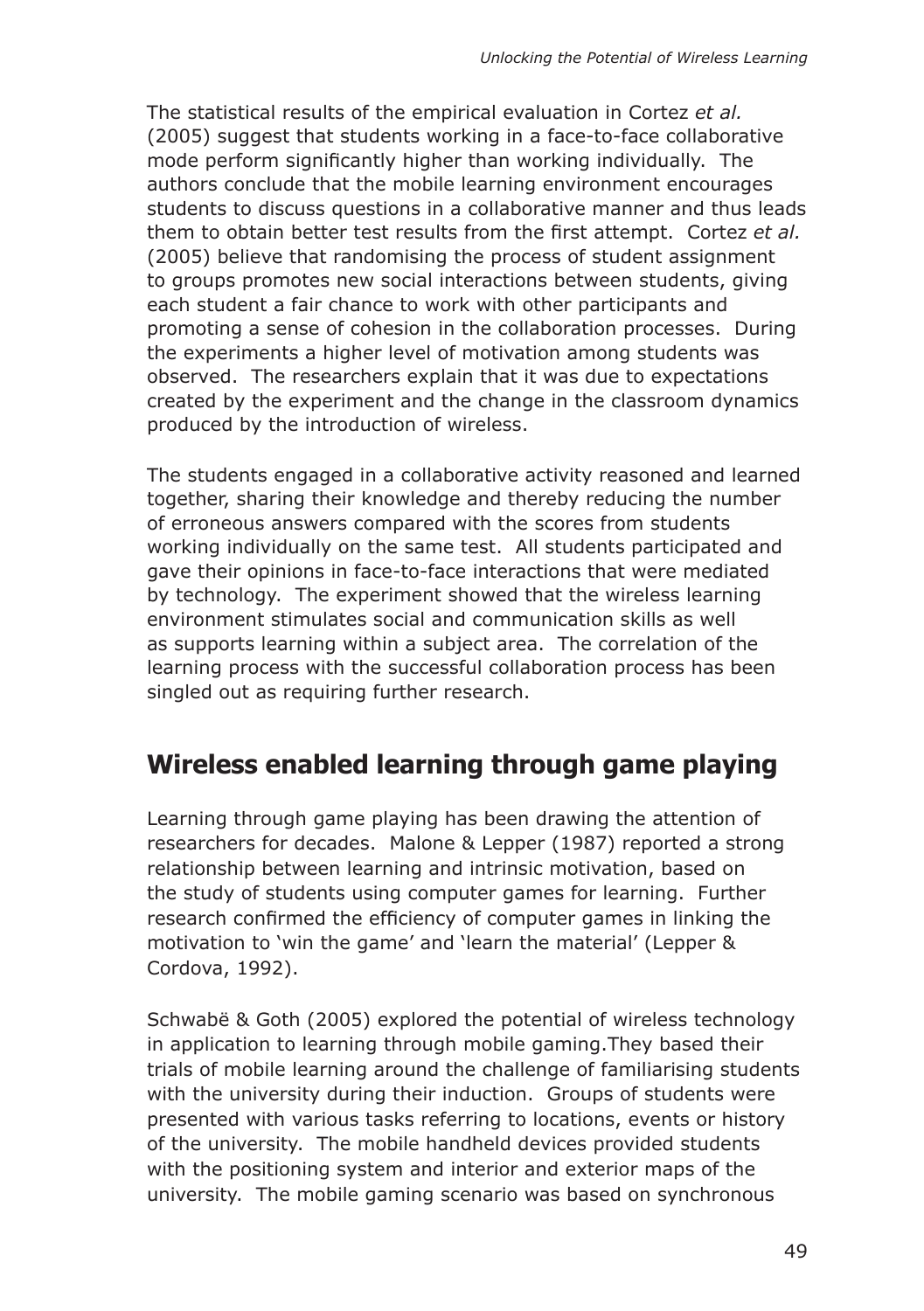*Benson*

collaboration between participants equipped with mobile devices. Students cooperated with each other and competed in groups to complete the race around the university to achieve the highest score in the set of tasks assigned to them. The architecture of the mobile game relied on each client device (PDA) to maintain its private state in the ongoing game. Each mobile device stored the relevant game data. Players' PDAs were programmed to retain necessary data to enable game continuity even if the connection to the network server was lost. PDAs communicated to the server through a wireless LAN. The server, acting as a central communication point throughout the game, was responsible for broadcasting the updates of data to the wireless LAN stations. The web client exchanged data with the server over HTTP (Hypertext Transfer Protocol). Access points constantly broadcasted identifiable MAC address information used for location based services. The narrow broadcasting range of a wireless LAN cell allowed for eficient provision of location-based information. Wireless LAN chips are integrated in most PDAs and mobile phones, hence, wireless LANs can be used for access to simple classic internet services or more sophisticated applications such as collaborative gaming and Voice over Internet Protocol (VoIP).

Swabё & Goth (2005) used a two-step evaluation approach for the Mobilearn project. Firstly, motivational aspects of the game were investigated in the context of their relationship to the technical usability of the learning game. Experimental games lasted approximately 40 minutes and included 20 participants between the ages of 19 and 25. Students found the following features of the mobile devices most useful: orientation on the map using the location based services; interaction with other group members; and the ability to access task questions at any time. Most respondents rated the size of the hand held device as the most important feature, especially in the game where mobility was an issue. This was followed by the data input capabilities, and the general display options and software handling options.

To create a challenging and engaging game, it is necessary to consider structural elements in the game design as proposed by Prensky (2001). Characteristics of the learning game should be carefully thought through by the teacher, including the rules followed throughout the game, objectives that players try to achieve, progress measurement throughout the game, challenge and/or opposition leading to the players' involvement, social interaction, and, finally, the storyline of the game.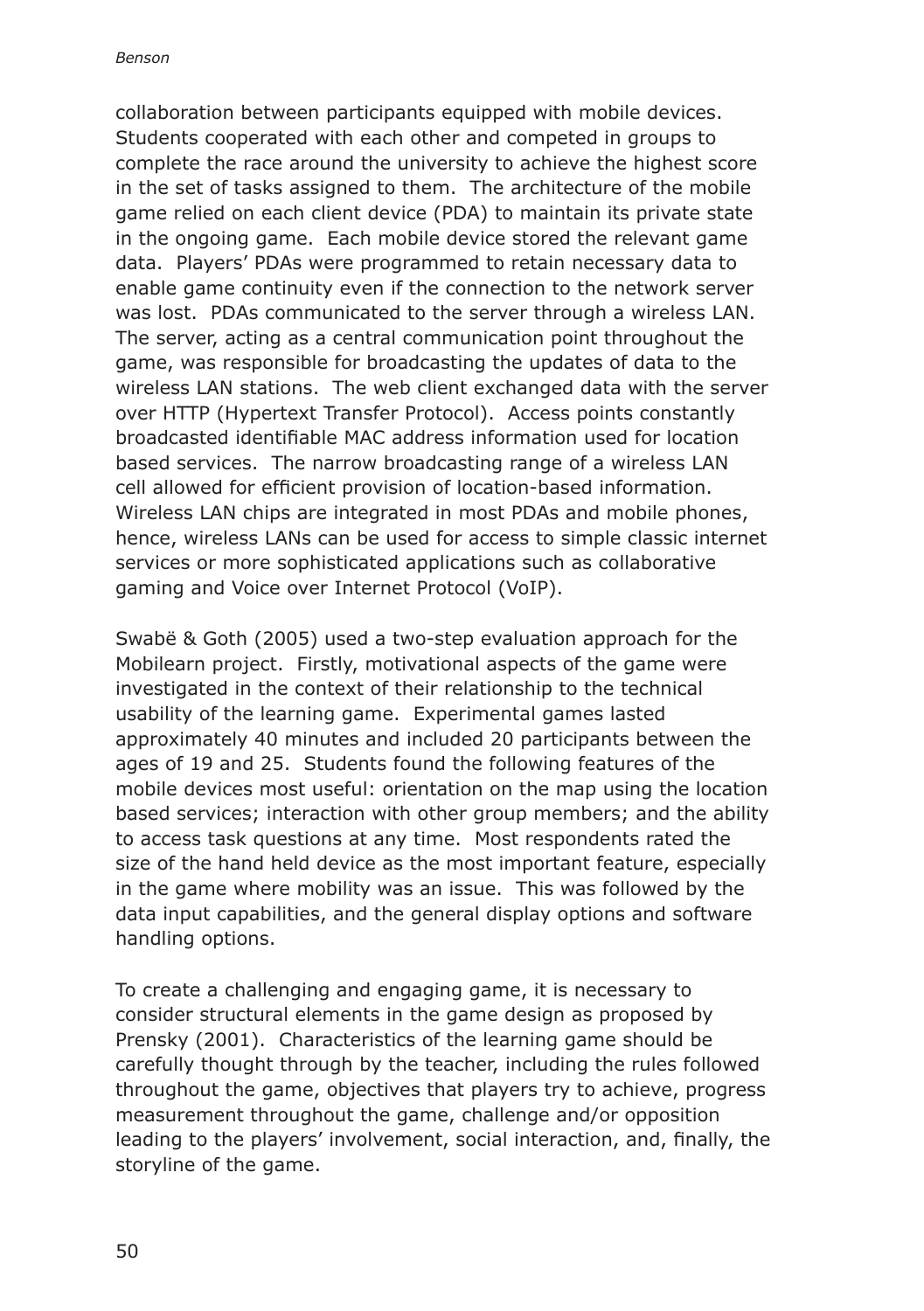#### **Classroom response systems**

Applications of wireless LAN and specialised mobile devices are still fairly novel in universities. However, simple wireless devices with slow communication speed have been used for years in higher education. A classroom response system (CRS) is interactive software that allows instructors to assess student performance instantaneously in a classroom. The use of a CRS allows a teacher to pose a question and obtain immediate feedback from every student. Learners can answer multiple choice, true/false, yes/no and survey-style questions that the teacher presents to the class. Use of various questioning approaches facilitated by technology allows students to understand why they missed specific questions and allows for repetition within the learning process. Commercial CRS offer a wide range of functionality and scalable options for varying class sizes.

A typical classroom response system comprises a receiver unit connected to the instructor's computer and a set of wireless response pads. CRS software running on the teacher's computer allows questions to be posed through common word processing packages, such as Microsoft PowerPoint®. Each student receives a response pad, which works similarly to a TV remote control, and uses it to give answers to the teacher's question. Once students have given their answers, the results can be displayed providing feedback to both teacher and the class. CRS software analyses the responses and provides a coherent representation of them, usually in the form of a histogram. Teachers, as well as students, can observe various patterns of the responses. This form of feedback can serve as a starting point for a pedagogical conversation or group discussions; also, it provides valuable feedback for monitoring students' understanding of challenging concepts. Figure 3 (overleaf) demonstrates the sequence of events in a CRS-enabled classroom, starting with the presentation of a test question by the teacher through to guiding learners to knowledge–rich discussions and further knowledge assimilation.

A teacher can engage students in a discussion based on peer learning, while the technology works as a catalyst in this pedagogical setting. Mazur (1997) describes adoption of a CRS to instigate peer learning, and demonstrates the use of technology to 'reveal a high proportion of misconceptions in a classroom, subsequently driving the discussion'. Students are asked to answer a question on a specific subject using CRS, and anonymous distribution of responses is shown to the class. Students discuss the question in small groups and take the poll again. Mazur describes a pattern of convergence towards the correct answer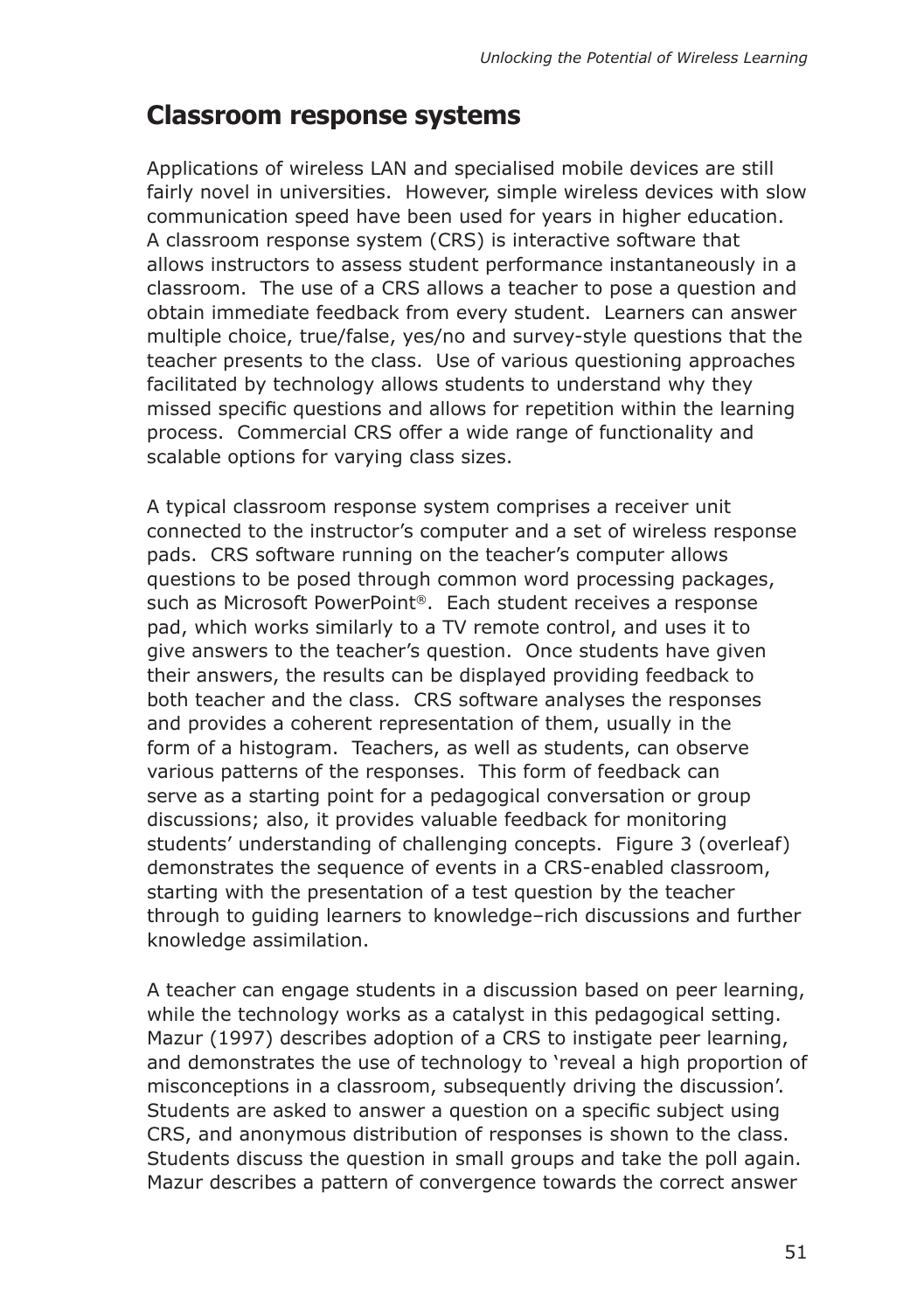

**Figure 3:** Using a wireless CRS in face-to-face learning

in student responses and suggests a consequent engagement of students in knowledge-rich conversations through peer instruction or other pedagogic techniques.

In this scenario, wireless technology assumes a comparatively straightforward role of collecting responses for a multiple choice test or a pop quiz; however, the technology provides a significant change in the classroom atmosphere and dynamics. Davis (2003) reports application of CRS as a powerful tool that enables positive transformation of the classroom climate, pedagogy and, consequently, learning.

Wireless CRS provide for both formative and summative methods of assessment. Students gain confidence through receiving more feedback and sharing their learning experience with colleagues, gaining confidence that they are not alone in their misconceptions or dificulties (Davis, 2003). The feedback aggregated by the CRS is anonymous, hence students lacking confidence are given the opportunity to be engaged in classroom dynamics. The answers from students are instantaneously aggregated and the feedback to students is automated. Correct answers help build students' confidence and mistakes can be immediately rectified. The classroom equipped with a CRS becomes more learner-centred, assessment-centred and knowledge-centred (Mazur, 1997). Applications of these systems offer new opportunities to educators and, undoubtedly, pedagogical strategies enabled by CRS are in need of further research attention.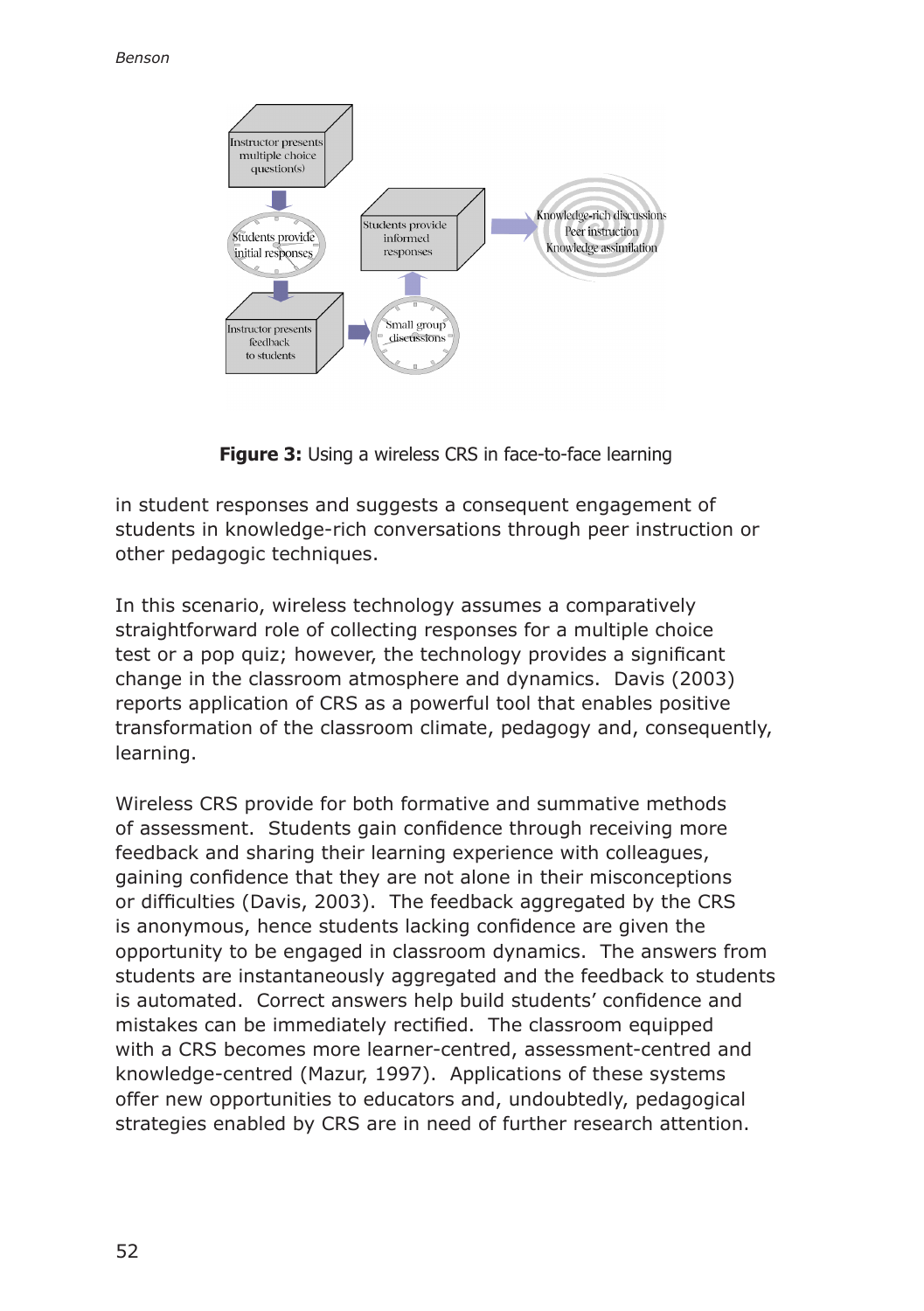# **Discussion**

The experiments considered in this paper use technology to improve learning. Continuous advancement of mobile devices and wireless communication technologies has the potential to achieve synergy with traditional and other computer-based learning methods. The collaborative learning scenario by Cortez *et al.* (2005) integrates the use of the wired internet and mobile devices in a peer-to-peer communication mode. The Internet is used as a communication media for accessing and exchanging activities and results, enabling an easy and transparent delivery of activities to the teacher and recording of results. Higher motivation and achievement levels are among the benefits achieved by providing learners with systematic feedback, as shown through the application of wireless CRS (Davis, 2003). Not only do weaker students gain confidence, but through peer support, everyone in the classroom benefits from the opportunities opened by technology, developing critical thinking through discussion and problem-solving.

Until now the technology by itself has not fulilled the expectations to change learning dramatically or become a revolutionary educational tool. The incorporation of wireless into the teaching process within a collaborative learning framework leads to an educational environment in which technology is used to control interactions between participants. The technology provides information, regulates tasks, administers rules and roles, and mediates the acquisition of new knowledge. Wireless technology offers significant advantages to educators and learners, and presents an important opportunity, but certain points need to be addressed when applying it:

- Technology is a means, not an aim. The learning aims should be put first and then enabled by technology in a way transparent to the user.
- The classroom remains an interactive environment. The technology facilitates the move away from teacher-centred classrooms. The technology empowers students and serves as a mediator in the learning process.
- The teacher must be provided with flexible and rich resources as an integral element of the mobile learning environment. Teachers should be well informed about new teaching techniques and prepared to work as mediators in a mobile student-centred classroom.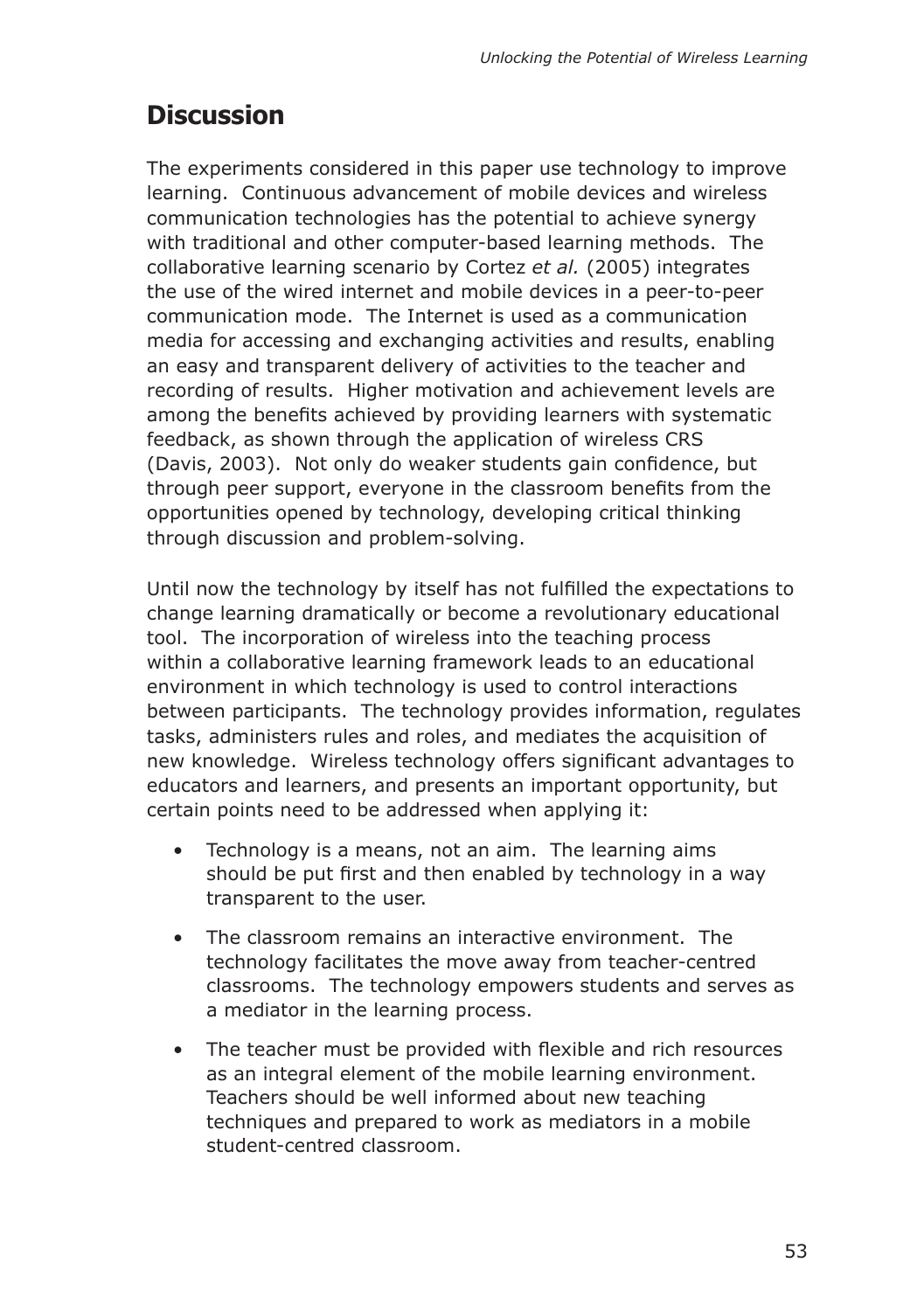It has been noted (Roschelle, 2003) that wireless applications show a surprising lack of interface similarity between enabling technology and desired social practices of learning; for example, emphasising learner-centred, knowledge-centred or assessment-centred practices. United efforts among researchers in education, the community and wireless hardware/software manufacturers are needed to drive the development of wireless applications delivering meaningful learning experiences and stimulating students' thinking through real world problems.

# **Conclusions**

Whether or not wireless learning technology can achieve its potential and facilitate students' learning effectively clearly depends on how it is used by teachers and learners. Therefore, it is important to provide appropriate support to learners through help functions of the wireless device and to immerse these technologies with everyday teaching and learning activities.

Current mobile technologies for education are exceedingly diverse and are regarded as complex by educational practitioners. To meet users' expectations they should:

- provide a good initial experience and be learnt quickly by new users. The benefits of using mobile learning should be apparent to the learner. The first use should offer a straightforward, acceptable way of locating the necessary learning materials;
- support multiple modes of information access. Learning content, activity navigation, etc. should be clearly described and presented to the user in a clear fashion;
- avoid brittleness (Beale & Lonsdale, 2004). A single action, such as selecting something accidentally or skipping over a content segment or a topic should not have a drastic and unrecoverable effect on the learning process.

Finally, it is necessary to take a critical approach towards accessing the economic viability of the mobile applications in education. Most endeavours of wireless educational strategies have been developed based on the enthusiasm of the teachers and technology-inquisitive students. Further pedagogical research and involvement of the leading manufacturers is needed to drive the development of a common technological platform effectively supporting of a mobile and personal instructor and learner.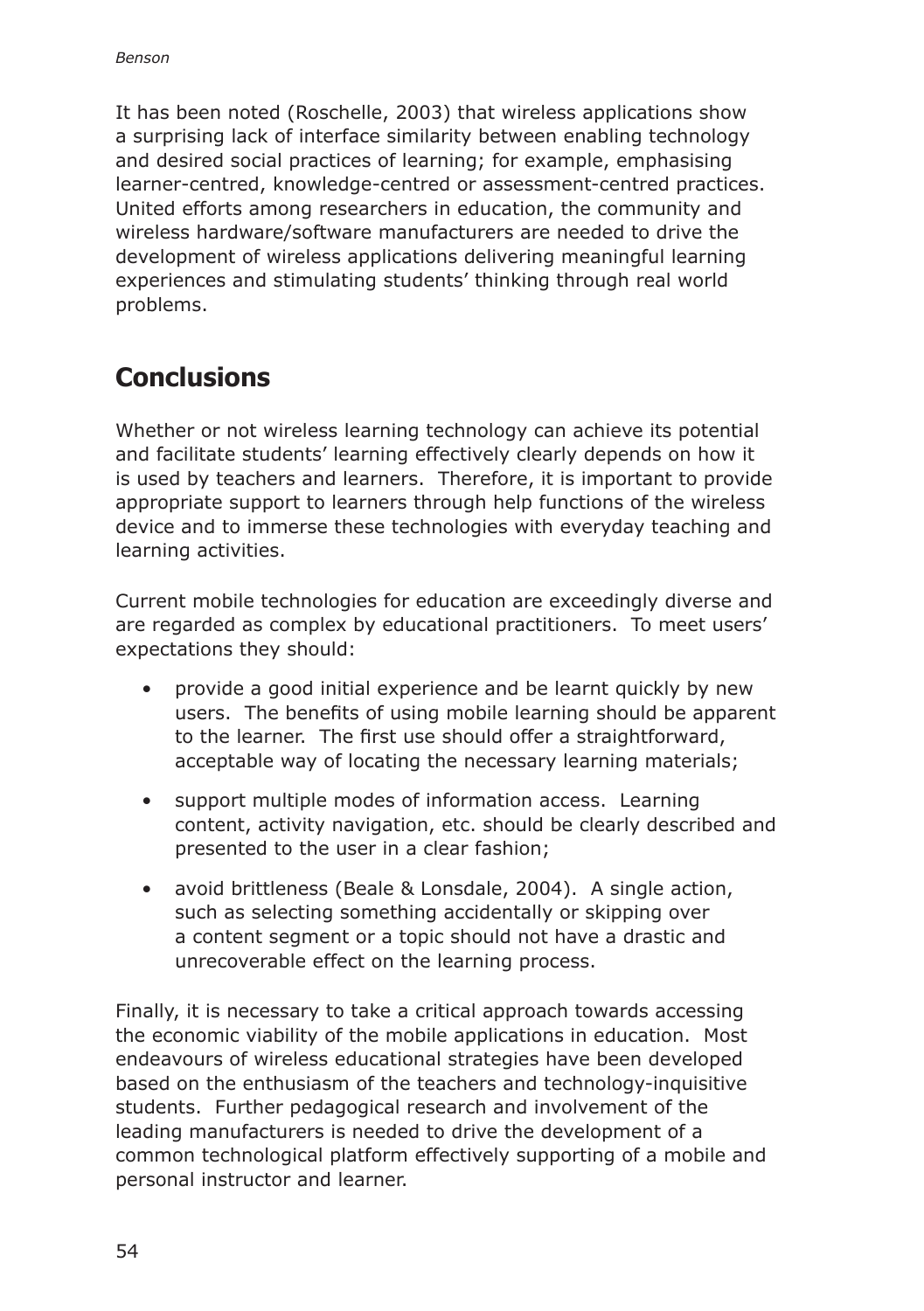### **Future trends**

Wireless technology changes at a fast pace with more electronic devices arriving in the consumer market constantly. Mobile learners want the convenience of getting their information and learning resources when and where they want them, on whatever device they choose (Neal, 2006). Audio podcasting is becoming an accepted and desired method of teaching for mobile learners. In the enhanced podcasting delivery mode, the teacher can integrate chapters, bookmarks, images, video and clips. Video podcasting is in its experimental stages but is quickly gaining popularity as an instructional tool. Mobile learners today are equipped with iPods, handhelds, smartphones, or an advanced combination. The technology is driven by its users, and therefore wireless technology in education has a bright future.

#### **Note**

1 IEEE 802.11LAN/MAN Wireless LANS <http://standards.ieee.org/getieee802/802.11.html>.

### **References**

- aronson, e. & Patnoe, s. (1997) *The Jigsaw Classroom: building cooperation in the classroom*, New York: Addison Wesley Longman.
- BEALE, R. & LONSDALE, P. (2004) Mobile Context Aware Systems: the intelligence to support tasks and effectively utilize resources, *Lecture Notes in Computer Science*, (3160), pp.240-251.
- Bruner, J. (1985) Vygotsky: An historical and conceptual perspective, *Culture, Communication and Cognition: Vygotskian perspectives,* London: Cambridge University Press.
- CORTEZ, C., NUSSBAUM, M., LOPEZ, X., RODRIGUEZ, P., SANTELICES, R., ROSAS, R. & MARIANOV, V. (2005) Teachers' support with ad hoc collaborative networks, *Journal of Assisted Learning,* vol*.*21, pp.171-180.
- Davis, S. (2003) Observations in classrooms using a network of handheld devices, *Journal of Computer Assisted Learning*, vol.19, no.3, pp.298-307.
- gast, m. (2002) *802.11 Wireless Networks, the Deinitive Guide*, O'Reilly & Associates, Inc.
- gokhale, a (1995) Collaborative learning enhances critical thinking*, Journal of Technology Education,* vol.7, no.1.
- JOHNSON, R.T. & JOHNSON, D.W. (1986). Action Research: cooperative learning in the science classroom. *Science and Children*, vol.24, pp.31-32.
- king, a. (1990) Enhancing peer interaction and learning in the classroom through reciprocal questioning, *American Educational Research Journal*, vol.27, no.4, pp.664-687.